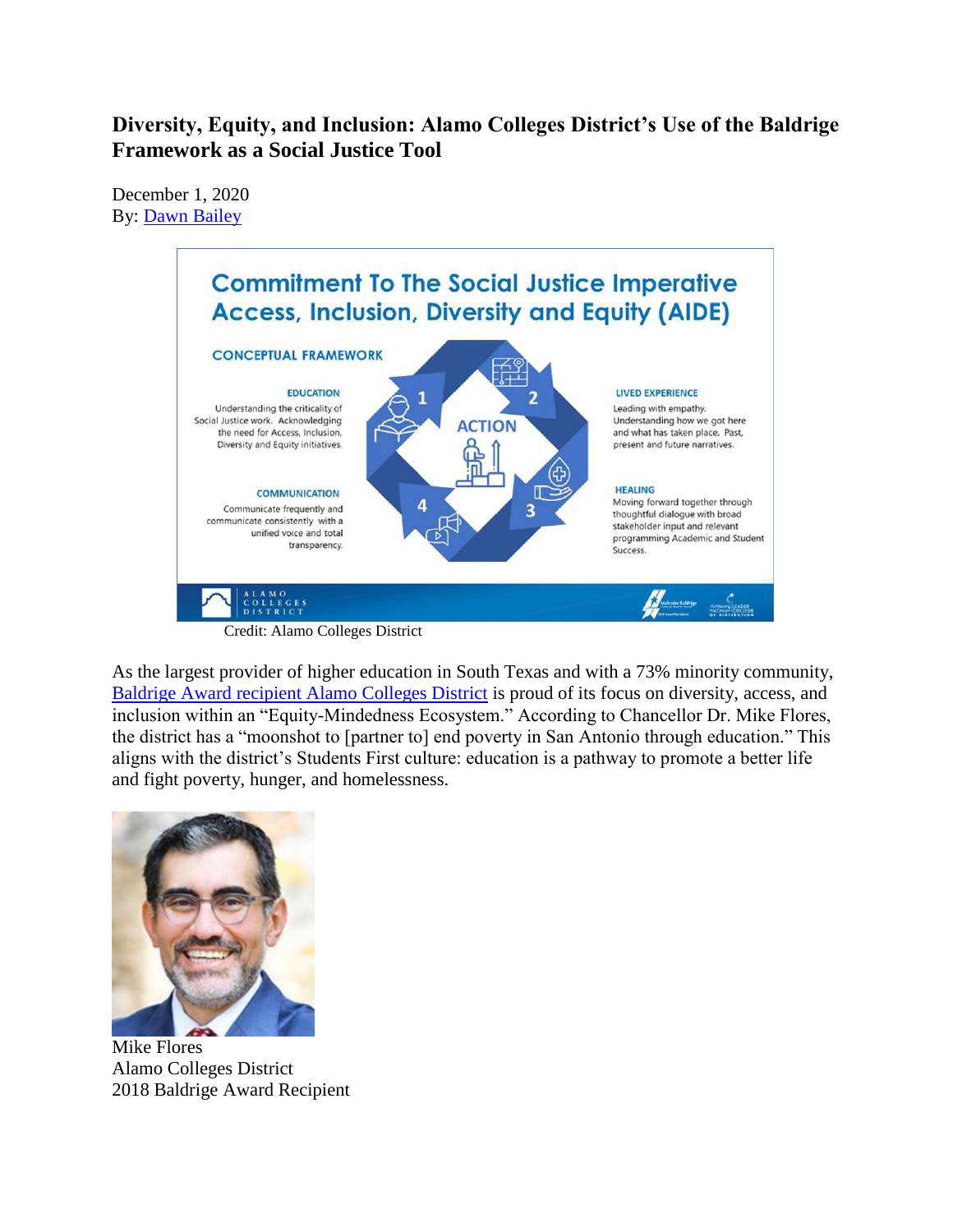San Antonio, TX, the location of the district's five community colleges, has the nation's highest urban poverty rate in the nation, a distinction shared with Miami. Of [Alamo Colleges District'](https://www.alamo.edu/)s students, 53% are economically disadvantaged, 62% are unprepared for college, and 70% receive financial aid.

Such data illustrate a district challenge of intergenerational poverty, where economic and social mobility are difficult. The data have led to a social justice imperative for the district, which seeks to propel its students out of poverty. Flores said the goal for students is "to have a better life as a result of a credential from one of our colleges."

## **Focus on Voices: Students, Employees, the Community**

To support diversity, equity, and inclusion, the district uses the [Baldrige Excellence Framework](https://www.nist.gov/baldrige/publications/baldrige-excellence-framework) as one of its tools because "it helps us focus on who we are, who we serve," Flores said.

Our students . . . deserve the best educational experience. . . . [Ten years ago] . . . we had one of the lowest graduation rates both in Texas and in the nation. . . . Then we began the Baldrige journey. . . . Utilizing the Baldrige framework and different methodologies . . . has propelled us to be one of the best in the state, with some of the best graduation rates within the nation.

Dr. Mecca Salahuddin, director of strategic initiatives and performance excellence, said the district's focus on social justice starts with increasing graduation rates. "The Baldrige framework really helped us to focus on . . . the ways in which we can serve our students better," she said.

## **Partnering to End Poverty Through Education**

Kristi Wyatt, associate vice-chancellor of communications and engagement, said that partnerships with other organizations emphasize listening. The partnerships have led to idea exchanges to understand the needs of students, the community, and our organization, said Wyatt. Partners include city transportation operators, health care providers, and other area colleges and universities.

The district has embedded policies and plans addressing diversity, access, inclusion, and equity; this includes board policy F.6.5 that commits to systemic transformation to make quality learning a shared priority. To understand learning needs, the Alamo Colleges District segments successful degree and certificate completion in the following equity categories: gender, ethnicity, economic status, veteran status, and disability status.

Wyatt said that in the district's social justice work, identified needs are evolving. "Of course, in Baldrige we're always looking for process improvement," she added.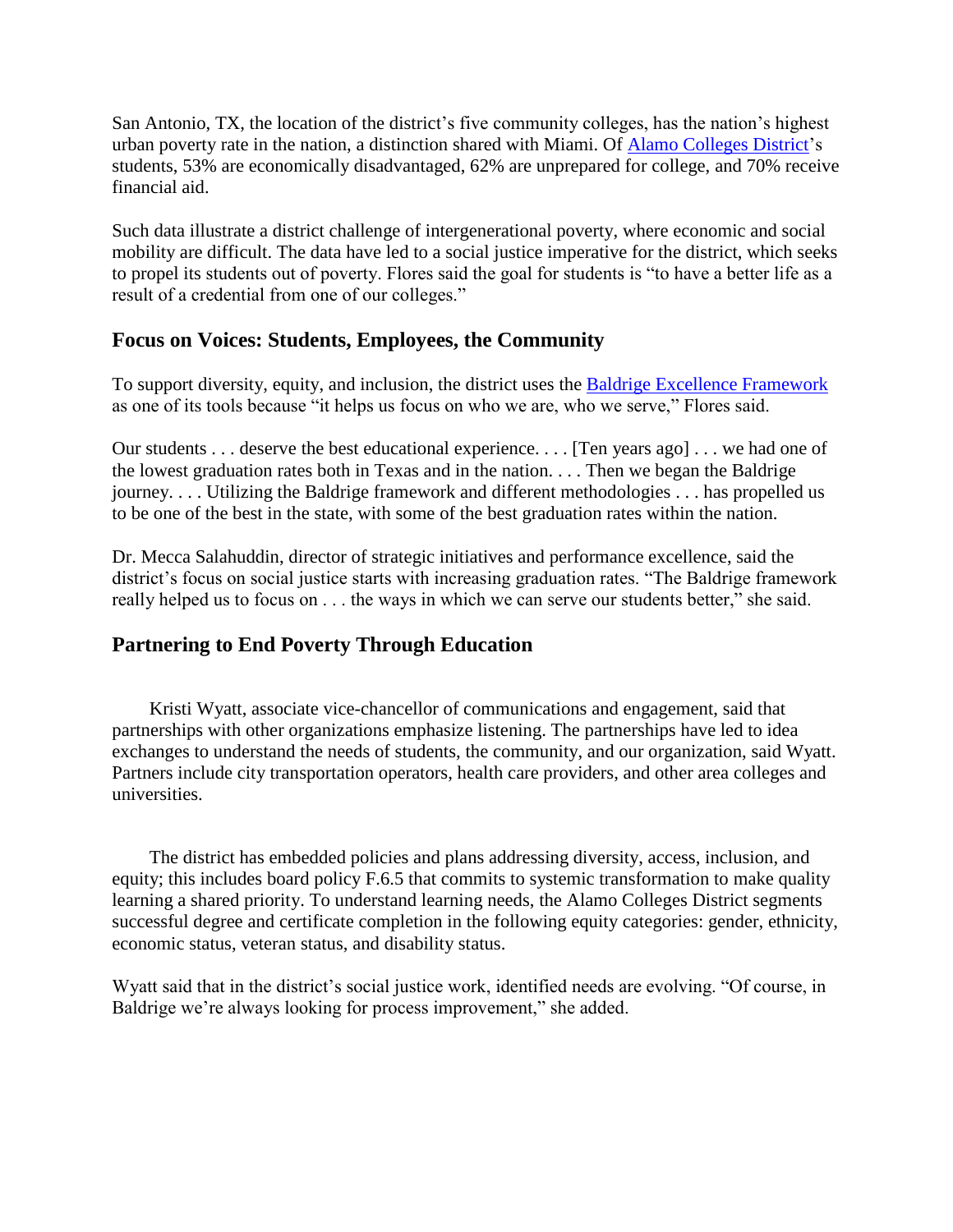## **Closing Equity Gaps for Students**



Credit: Alamo Colleges District

Closing equity gaps, which includes elevating awareness, is essential to help students achieve the dream of graduating and moving out of poverty, Wyatt said. A district-wide equity team; councils; an office of diversity, equity, and inclusion (in progress); and a faculty taskforce are looking at ways to embed diversity, equity, and inclusion within the curriculum.

As an example, the district just held an Empowering Males to Build Opportunities for Developing Independence (EMBODI) conference. The program is designed to collaborate with established organizations and agencies to address the issues of young men of color through dialogue, and to recommend change and action. As another example, the Annual Women in Non-Traditional Occupations (WINTO) conference is designed to encourage females to seek education in career technical education fields.

## **Investments in Student Success**

AlamoPROMISE is the district's major initiative to "move the needle … toward social and economic achievement," said Flores. The program is intended to make college more accessible by providing support, including tuition and fees, to students who meet the eligibility criteria. Regional partner USAA recently invested \$2 million in AlamoPROMISE.

"As we looked at equity in 2020 and what was needed for populations most significantly impacted by the pandemic, which in most cases were our minority students, we were able to invest in students . . . through access to free classes, support services, laptops, and hot spots," said Flores. Advocacy centers at each of the district's colleges also partnered to provide needed student services, such as free bus passes, pantry services, mental health care, and health care clinics.

## **Excellence in 2020**

Flores said in spring 2020, as COVID 19 cases increased in San Antonio, district staff were concerned that students would not be able to complete their classes. The district extended spring break to prepare for virtual education. He said he is proud that "students [were still] able to cross